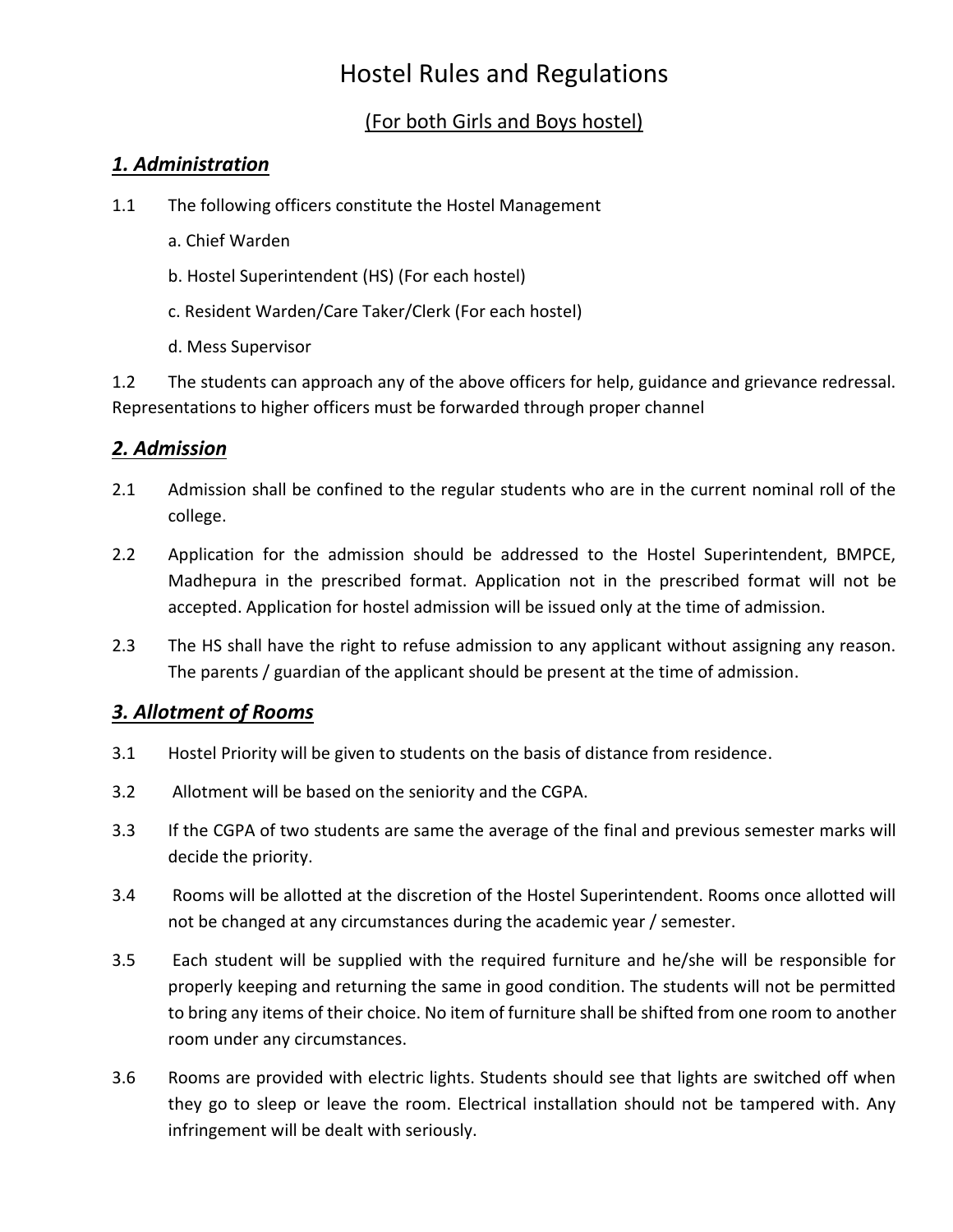## *4. Fee*

At the time of admission in hostel each students have to pay following amounts under different heads

Hostel Fee (Per Semester) Rs. 4800 Caution Money (one time, refundable) Rs. 3500 Hostel Admission charge Rs. 50 (This amount may change from time to time as per committee recommendation) Mess Charges: Depends on vendor

#### *5. Mess*

- 5.1 Food in the mess will be managed by Mess management committee which constitutes Hostel Superintendent, Resident Warden, and Students representative.
- 5.2 Before the first day of every semester the inmates of each mess shall (from among themselves) elect a representative who subject to the control of Hostel Superintendent will conduct the proper working of the mess for the semester
- 5.3 The hours of mess in the dining hall will ordinarily be

Breakfast 7:30 to 9:00 A.M.

Lunch 1:00 to 2:30 P.M.

Dinner 8:00 to 9:30 P.M

- 5.4 Inmates are not allowed to take any food, utensils outside the dinning hall.
- 5.5 The Hostel office will be open for collection of dues on all working days from 9:00 A.M. To 5:00 P.M. The last date of remittance of dues without fine will be 15th of the month. After that fine of Rs 100/- will be levied for remittance before the end of the month. If the dues are not remitted within the course of the month, the students will be asked to vacate his seat in the hostel forthwith and all the dues will be adjusted in the mess deposit.
- 5.6 Students leaving hostel for vacation should pay up all the dues before they vacate. Students will not be permitted to stay in the hostel during vacation. If anyone wants to stay he/she should have obtained the prior permission of the Hostel Superintendent.
- 5.7 The statement of the mess dues for a month will be published in the Notice Board on 15th of the month. Complaints if any should be given in writing to the Hostel Superintendent on the day of publication of mess dues.
- 5.8 Mess charges should be paid in advance (current month + next month)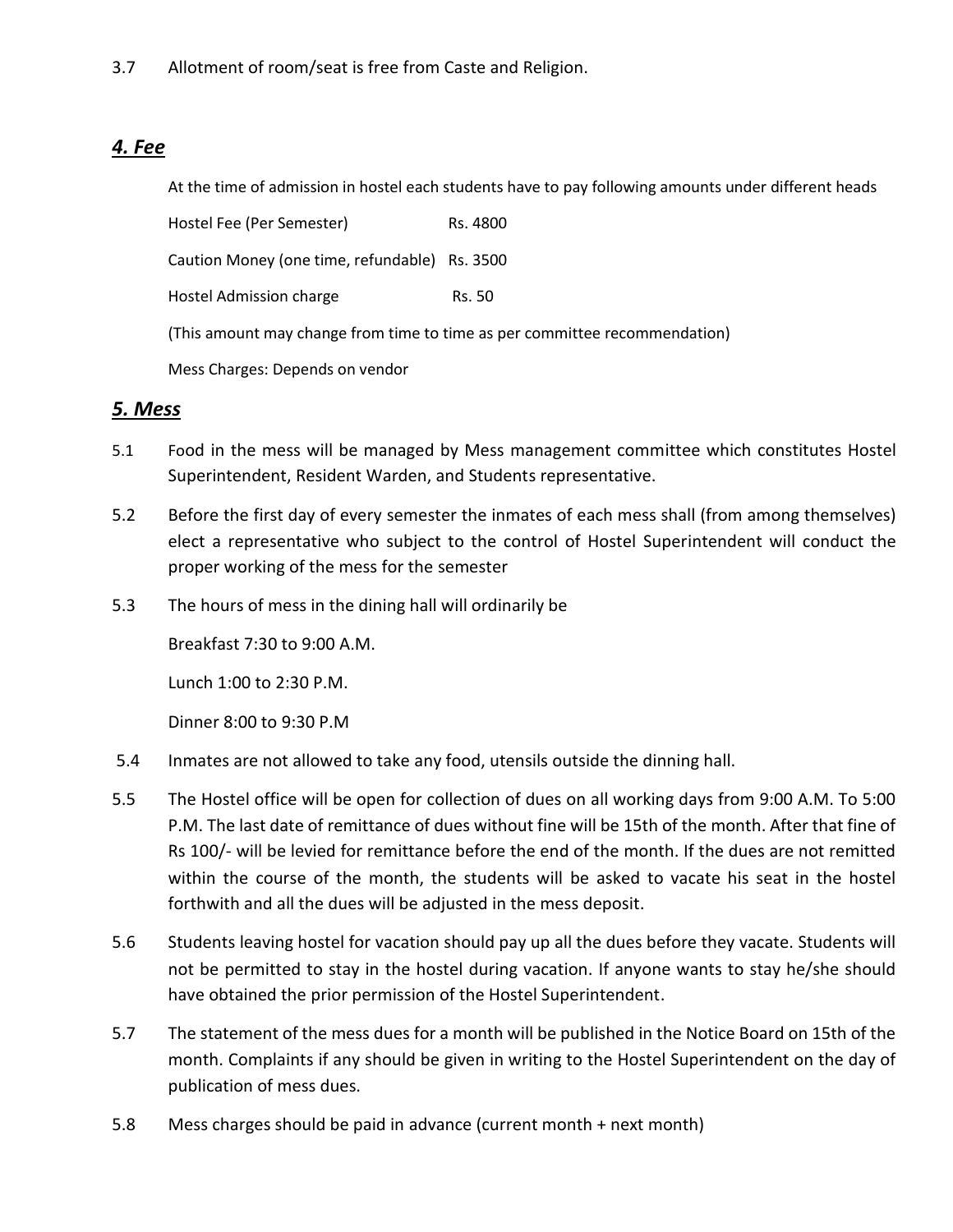#### *Code of Conduct*

1. All residents are expected to produce the ID Cards when demanded by Wardens/ Staff Members / Security persons.

2. Day scholars are not allowed to enter into the hostel

3. Residents shall maintain a high standard of decorum and behavior.

4. At the time of joining in the hostel, students are expected to make sure that furniture, walls and electrical equipment's are in good condition. If any damage is noticed, the same may be reported to the Hostel Superintendent in writing.

5. The residents shall not remove any fittings/furniture from any other room and get

them fitted/kept in his/her room.

6. Residents shall not fix posters, notices, pictures, or anything that might deface or damage the walls and/or other infrastructure.

7. The rooms, common areas and surroundings should be kept clean and hygienic.

8. Residents are expected to dress decently while visiting the mess hall.

9. Hostel Superintendent / Resident Warden have the authority to conduct surprise checks in hostel rooms.

10. Any act of threats or violence, willful damage to property or drunken and riotous behavior

constitutes an offence and attract severe punishment.

11.Physical/Biometric attendance must for daily attendance. If not registered within the time, they have to pay penalty. (Girls Hostel)

12. Student must be proper for daily attendance taken by the HS/Resident Warden. If not given in proper time, they have to pay penalty. (Boys Hostel)

13. Dispose the waste and napkins properly in the respected dustbins. If improper disposing is

found in any floor, the entire floor students will be fined. (Girls Hostel)

14.Don't leave slippers outside of the room. (Girls Hostel)

15.15<sup>th</sup> and 30<sup>th</sup> of every month, Students room cleanliness will be checked and taken action.

Best & Worst performer of the month/wing will be displayed in the notice board.

16. Residents are expected to sign in the movement register while going out of the hostel

other than to the campus on working days and holidays.

17. Any Resident observing that his/her room-mate(s) is/are facing any difficulty and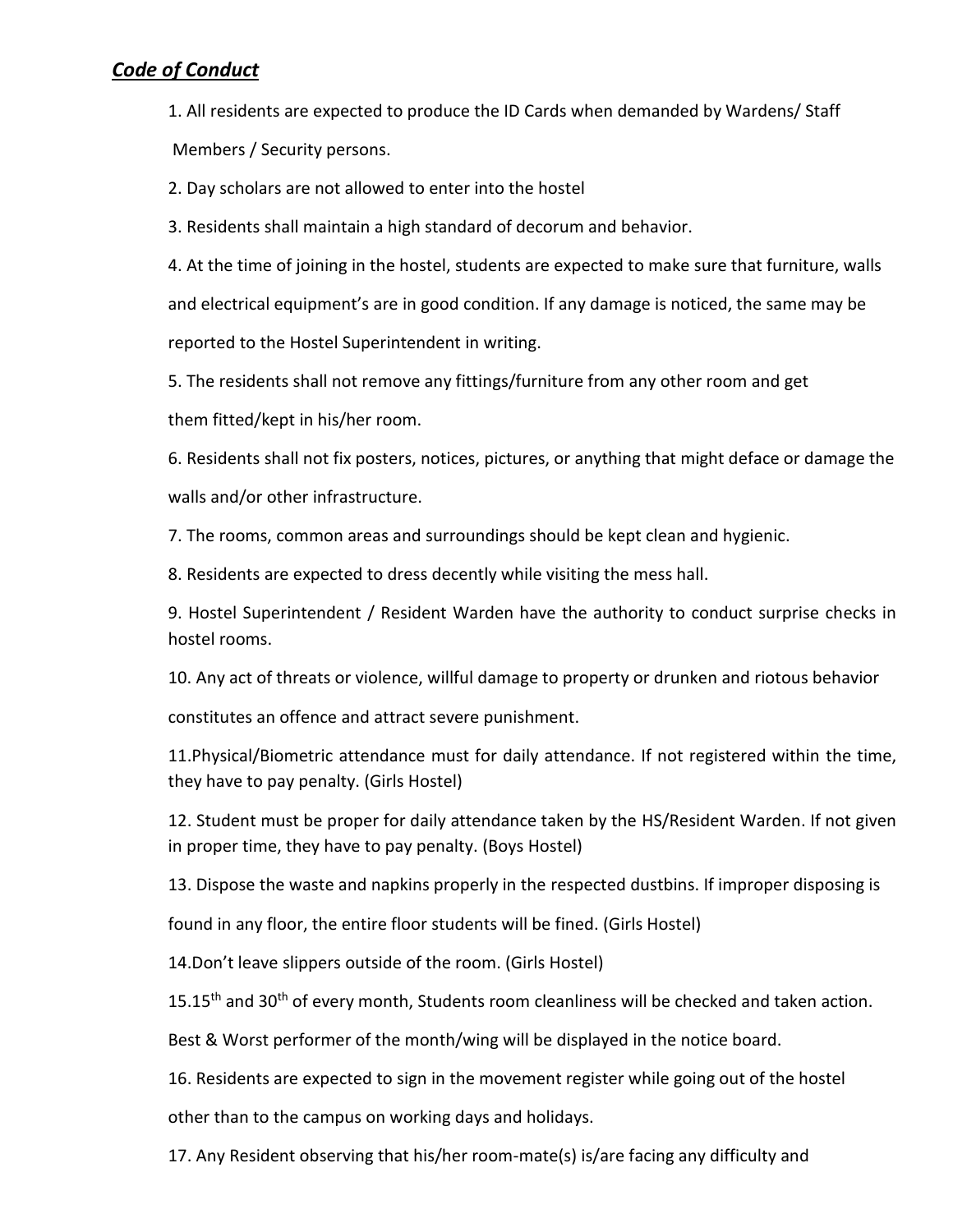needs/need external help, the same may be informed to the HS / Resident Warden immediately.

18.Inmates are not allowed to bring bikes and motor vehicles to the hostel premises.

19. Students are not permitted to convene meetings of any kind in the hostel without the written permission from the hostel management.

20.Do not go out in large groups which are difficult to control. If you get involved in unpleasant situations, you are not the only one to be affected. You end up creating a bad impression of our Institute.

21.Birthday celebrations, bursting crackers, DJ etc. are not allowed in hostels and on the campus.

22. Student is required to fill in the inventory of the furniture and other items available and hand over the furniture & other materials in good condition when he/she changes/vacates the room/hostel.

23. In case of damage to or loss of hostel property, the cost will be recovered from the students responsible for such damage or loss, if identified, or from all the students of the hostel, as decided by the HS.

24. Students should co-operate in carrying out maintenance work and vacate their rooms

completely when the Hostel Management requires the rooms for this purpose. On such

occasions, the management will try to provide alternate accommodation. If any maintenance

work is to be carried out when the room is under occupation, it is the occupant's responsibility to make the room available for the same.

25. Ragging of students admitted to the Institute is totally banned. Any violation of this by the students will be dealt with very severely.

26. For your understanding, ragging which is CRIMINAL & NON-BAILABLE offence is defined in legal parlance as," display of noisy, disorderly conduct doing any act which causes or is likely to cause physical or psychological harm or raise apprehension or fear, shame or embarrassment to a student in any academic Institution and includes:- Teasing, abusing, of playing practical jokes on or causing hurt to such student; or Asking the student to do any act or perform something which such student will not in the ordinary course be willing to do".

27. Smoking and consumption of tobacco, pan masala, alcoholic drinks and / or narcotic drugs in the hostel premises is strictly prohibited. Students shall not enter the hostel premises in intoxicated state and should not possess such materials. Severe action will be taken if any resident is found to violate this, resulting in expulsion from hostels and suspension from the Institute. Hostel zone is a smoke-free zone in the Institute. Students should not smoke inside the hostel / room / common room / dining hall / toilets / corridors / terrace etc. Depending on the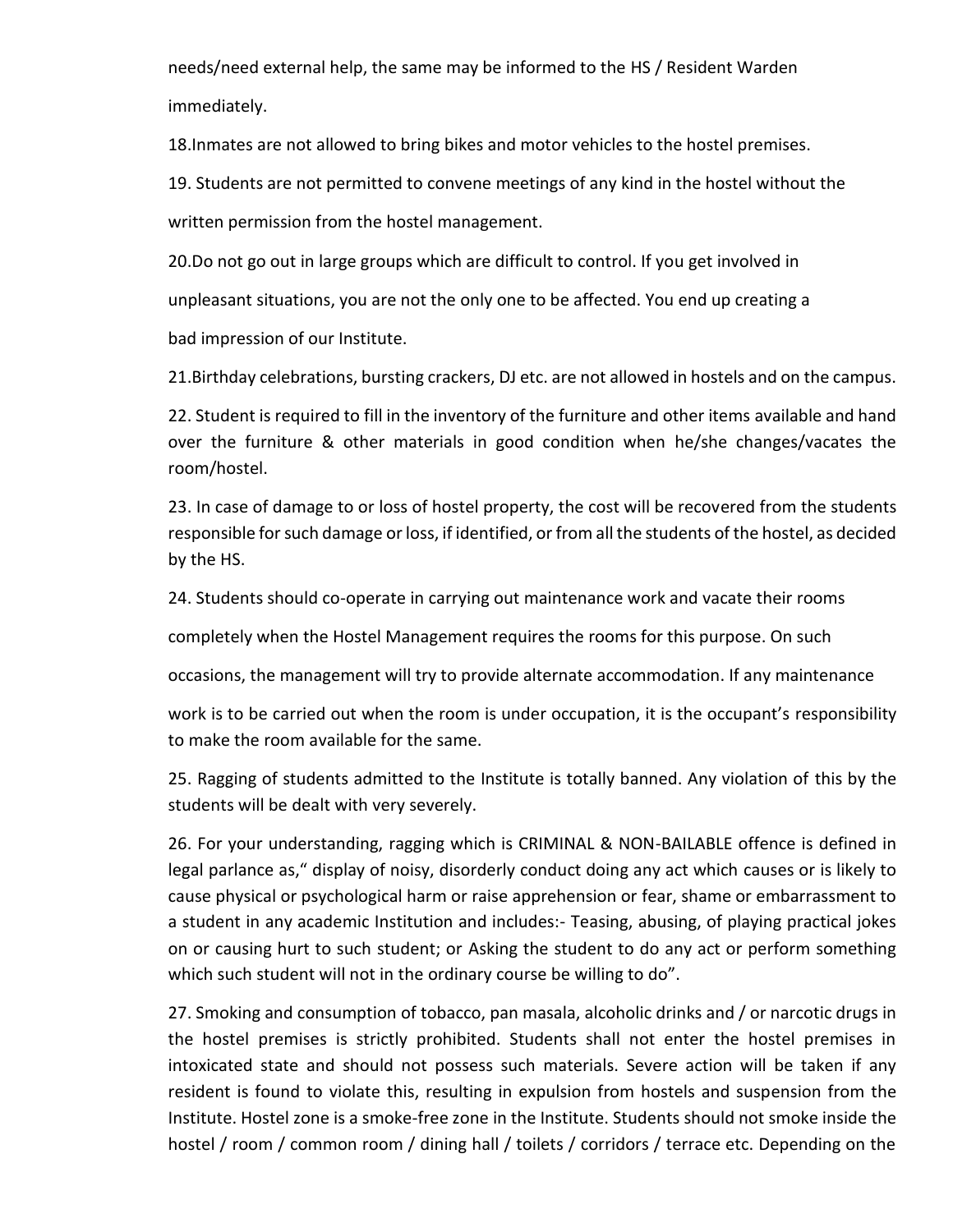case, the management reserves the right to take direct disciplinary action, amounting to even expulsion at short notice from the hostel.

28. Residents should not participate in any anti-national, anti- social or undesirable activity in or outside the campus.

29. Any student who is found to be indulging in undesirable activities such as physical assault, damage to property, etc., will be liable to the following punishments:

a) He / she will be expelled from the hostel.

b) A record of his/her misconduct will be made in the personal file.

c) The cost of damage will be fully recovered from him / her together with penalty.

d) He / she will also be fined commensurate with the offence committed.

e) The privilege of appearing for campus interviews will be denied, when he / she

reaches the final year.

30.Residents shall settle all the dues on time.

31. Hostel or college authorities are not responsible for any loss of private property of the students residing in the hostels.

32. Residents shall deposit valuables, if any, in the locker. They shall use their own lock for their lockers.

33. Visitors / parents / relatives to the Hostel are to meet the inmate in the reception area on the ground floor with the Warden's / Resident Warden's knowledge only. Visitors/ parents/relatives are not allowed to stay in hostel, they have to make their own arrangement outside the hostel premise.

34.Warden / Resident Warden will inspect rooms on any working days to ensure that no

student is staying in the hostel without permission.

35. Residents shall return to their respective hostels before 07:00 p.m(Girls)/08.00 p.m

(Boys).In case if any student wants to go out for a genuine reason, prior written

permission shall be taken from the HS.

36. When vacating the hostel, the inmates shall get the signature from the HS/Resident

Warden certifying that all the furniture and the room are returned in good condition.

37.Misbehavior with wardens or any employee of the institution will attract strict action.

38. Residents are expected to make conscious efforts to take into account the larger